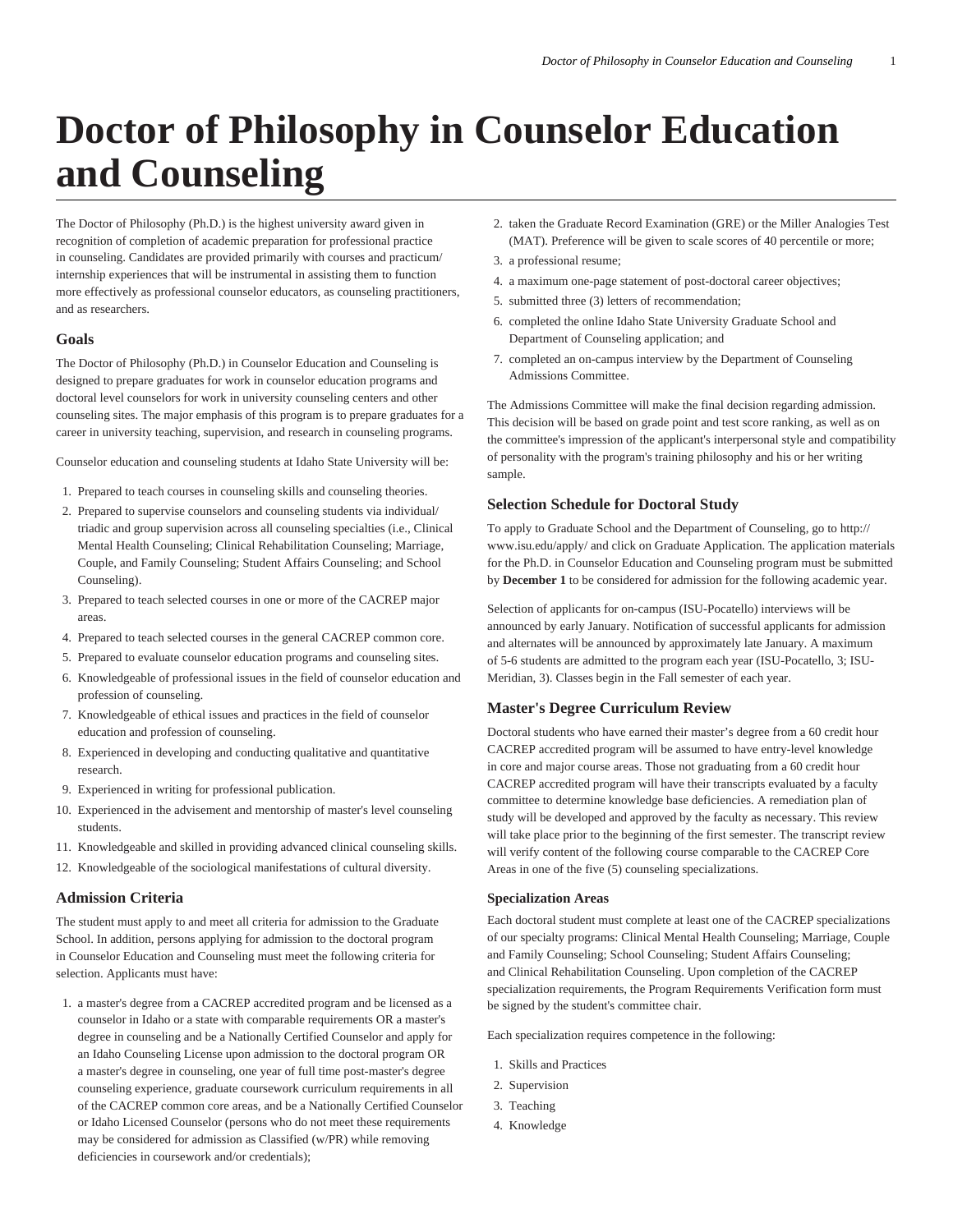The committee chair, in conjunction with the program coordinator for the specialization and/or other faculty members, directs the student's study to achieve this competence. Students will develop a portfolio demonstrating competence in the specialization area. Aside from obtaining licensure, students may tailor all their teaching experiences to uniquely fit their interests and professional goals. Plans are primarily negotiated with the committee chair and in some cases may require approval from the coordinator for that specialization area with the major advisor and program (i.e., specialization) coordinator approval. Application for licensure as an LPC in Idaho should be submitted by the beginning of the second year.

## **Admission to Candidacy**

Each student demonstrating an adequate foundation for doctoral study, based upon the selection criteria and the master's degree curriculum review, may apply for degree candidacy. The application for candidacy will include:

- 1. A course of study designed to remove entry-level deficiencies as indicated by the master's degree curriculum review;
- 2. An approved plan for completion of specialization areas in both core and major areas; and
- 3. An approved final program of study.

After receiving the written approval of the committee chair and a second graduate faculty committee member from the department, the application may then be submitted to the department for approval and the appointment of a third departmental committee member. The fourth committee member can either be a Department of Counseling faculty member or a non-departmental graduate faculty selected from the Division of Health Sciences or the university at large. The fifth committee member is the Graduate Faculty Representative (GFR).

#### **Comprehensive Examination**

The comprehensive examination is five days in length and is scheduled the first week of February.

## **Part One: Oral Exam Component**

An oral exam, lasting approximately 60 minutes, will be scheduled with the student and four faculty members. Questions posed by the faculty during the oral examination will serve to evaluate the student's knowledge of CACREP standards, including teaching, supervision, research, and leadership/advocacy. Students will not have access to the oral examination questions or content prior to the scheduled meeting.

Successful completion of the oral examination is based upon a vote of the faculty. A "pass" grade on the oral exam requires a pass vote of at least 75% of the faculty present for the exam.

If the student receives a "conditional pass" (a vote of passing by a majority of the faculty present for the exam, but less than 75%), the student will be provided a prompt for the written exam (developed by their Department doctoral committee) designed to remediate their knowledge of CACREP standards rather than one being focused on the student's scholarly agenda.

If the student fails the oral comprehensive examination (determined by a fail vote by the majority of faculty present for the exam), the student's Department doctoral committee will develop a PPP providing a formal remediation plan that could result in dismissal from the doctoral program if the PPP requirements are not fulfilled as stipulated.

Students are to have no interaction nor communication between themselves regarding the oral exam until the completion of the final person Friday afternoon. The integrity of the exam hinges on your ability to not discuss your oral exam experience until the day is complete for all students. Violation of this

policy would indicate a serious core disposition violation related to your own professional integrity.

#### **Part Two: Written Exam Component**

Upon successful completion of the oral examination, the student will be approved to sit for the written component of the comprehensive examination.

For the written exam, students will receive one written prompt (developed by their Department doctoral committee) that will be used to guide the student's development of a conceptual counseling journal article. The written exam prompt will be provided to the student on a Friday afternoon and the final manuscript will be due the following Friday by 5 p.m. MST. Students may choose to work from home or may ask in advance for arrangements to work in a private location on campus during weekdays. Students will have full access to any scholarly materials they choose through the ISU libraries, the internet, hard copies/ electronic copies of books, journal articles, and other reference materials as part of their own scholarly collection.

Students may not communicate with other doctoral students regarding their manuscript development, share resources, or seek feedback or editorial help from faculty, other students, or any other people or entities. The written exam is to be the student's own, solo-authored work.

Manuscripts must be formatted according to APA 7th edition (2019) style and be appropriate for submission to a peer-reviewed counseling journal. Manuscripts will be submitted in Moodle using *Turnitin* and students are advised to review the Department and University policies on plagiarism and academic dishonesty.

Upon submission of the written comprehensive examination, a faculty editorial board (comprised of two or more faculty, but not the student's doctoral advisor) will review the student's manuscript. Students will be notified of the results of the written exam within thirty days from the Friday due date of the exam.

If the student receives a "pass" on the written exam, the student will be required to address all suggestions made by the faculty editorial board. Students are strongly encouraged to submit their completed manuscript to a counseling related journal.

A student who receives a "conditional pass" on the written exam will be required to revise and resubmit their work to their Department doctoral committee within a one week period from notification of the results. If after the revise and resubmission process the student's work is considered incomplete or contains significant content, editing, or formatting concerns, the student's Department doctoral committee will develop a PPP providing a formal remediation plan that could result in dismissal from the doctoral program if the PPP requirements are not fulfilled as stipulated.

If the student receives a "fail" on the written exam, the student's Department doctoral committee will develop a PPP providing a formal remediation plan that could result in dismissal from the doctoral program if the PPP requirements are not fulfilled as stipulated.

Students will receive results of the examination no later than 30 days from the Friday submission date.

## **Dissertation**

After the student is admitted to degree candidacy, the dissertation proposal and preliminary research that the candidate and first two committee members have agreed upon will be presented to the complete five-member committee for recommendations and approval. Following the approval of the proposal and the completion of the comprehensive examination, the candidate is authorized to proceed with the dissertation in preparation for a final oral examination defense.